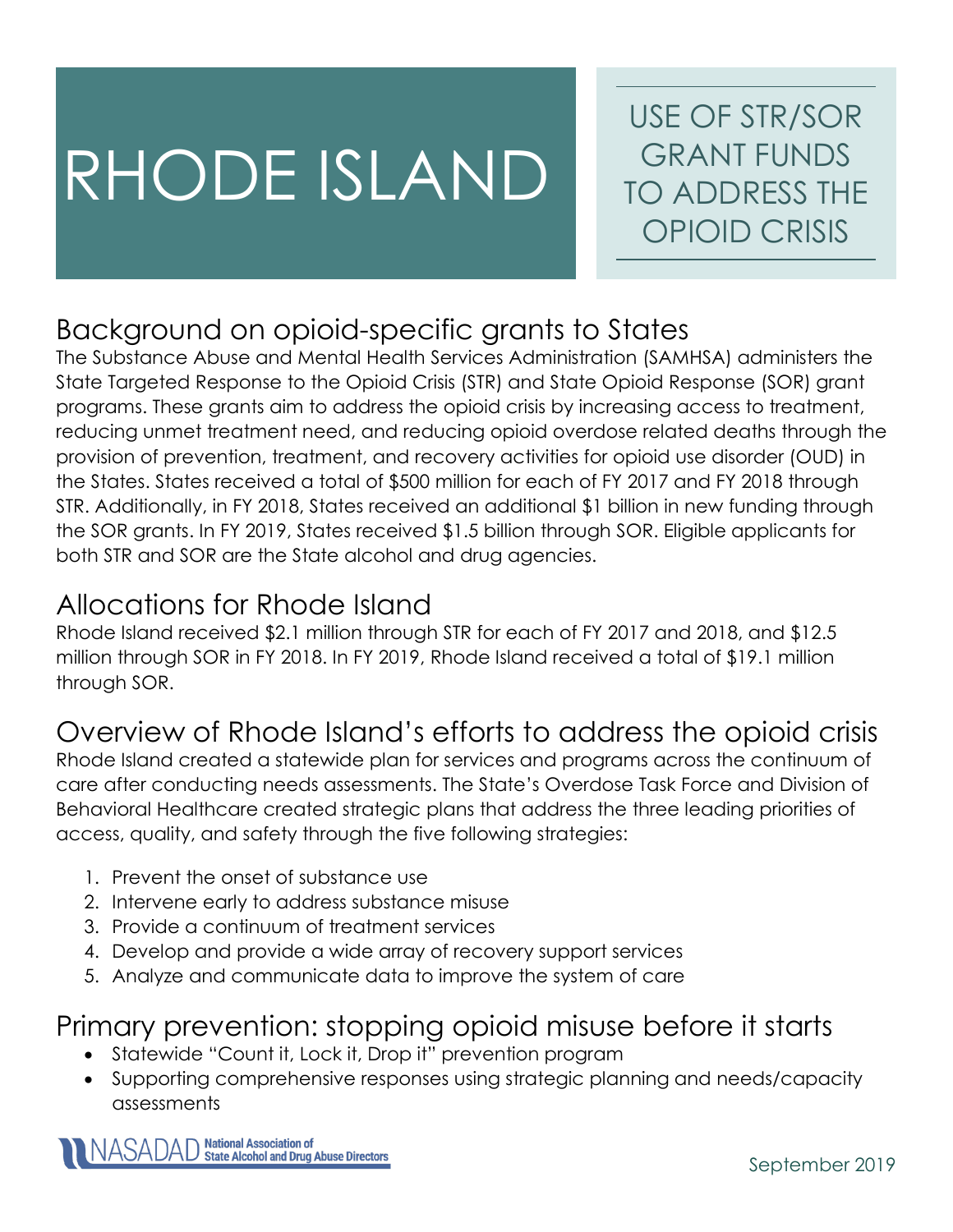- Increasing prevention activities regarding prescription and illicit drugs
- Implementation of Project Lazarus, an evidence-based prevention program
- Under SOR, RI will distribute and create a public awareness campaign on the dangers of counterfeit drugs and illicit drugs with fentanyl

## Increasing access to treatment

- Increasing the use of screening, brief intervention, and referral to treatment (SBIRT)
- STR funded Nurse Care Managers to support physicians who provide medicationassisted treatment (MAT) which led to an increase in Drug Addiction Treatment Act (DATA) waivered prescribers
- STR Funded "Safe Stations": A 24/7 walk in program at any of Providence's 12 fire stations that will provide immediate access to peer support and services as needed.
- MAT is currently available through the Department of Corrections for justice-involved individuals. SOR funding was used for the creation of additional Safe Stations in Newport, RI.
- Under SOR, RI will enhance detox services to engage resistant individuals to reconsider MAT and create Centers of Excellence liaisons to primary care offices to increase prescriber supports.
- SOR funding will also allow the creation of "Rhode to Health" ambulatory clinic that will offer buprenorphine inductions and HIV education and testing. Behavioral Health Link Mobile services will also be implemented, providing co-occurring assessments and referrals.

## Overdose reversal efforts: saving lives

Rhode Island is addressing opioid overdoses by raising public awareness on the signs and symptoms of overdose and providing education to the general public on ways to reduce overdose deaths. The Surveillance Response Initiative Meeting reviews emergency department (ED) reports and sends out increased opioid overdose activity alerts to specific geo-mapped areas and designated community response teams. Under SOR, the State will purchase "Naloxboxes" to be placed in high-risk areas (libraries, malls etc.). RI will also increase naloxone distribution to family members of those soon to be released from the Department of Corrections.

## Supporting recovery

- Anchor ED Program-All 11 Rhode Island hospitals plan to utilize peer supports as well as arranging for signed consents for follow up in the event the patient declines a peer visit
- RI created a recovery-friendly employment committee
- Recovery houses became certified to meet the National Alliance for Recovery Residences (NARR) standards in order to receive State and federal funding and all houses are required to accept MAT clients
- Specialty trained peers working with families with neonatal abstinence syndrome at birthing hospitals and in OTPs

SADAD National Association of<br>SADAD State Alcohol and Drug Abuse Directors